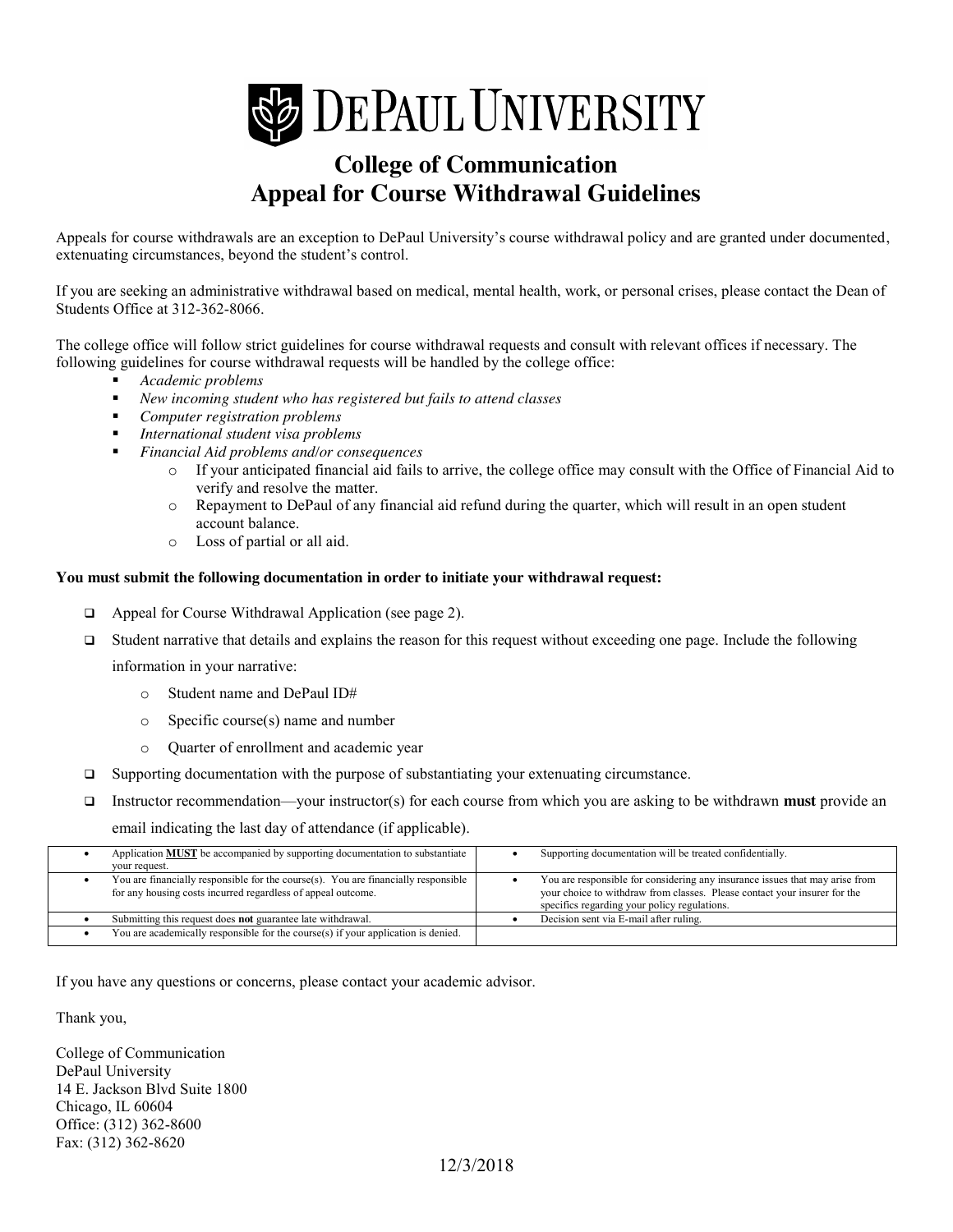

## **College of Communication Appeal for Course Withdrawal**

#### **POLICIES**:

- Students are expected to exhaust all academic options with faculty prior to this request.
- ALL necessary documents (see page 1) must be turned in no later than 90 days from the last day of the respective term
	- o **CMN follows the Dean of Students' 90 day deadline: http://offices.depaul.edu/student-affairs/supportservices/academic/Pages/late-withdrawal-process.aspx**
- Approved late withdrawals will be recorded as 'WA' on official transcripts.
- x No tuition credits or refunds are granted for administrative withdrawals. For tuition questions and concerns, contact DePaul Central.
- x A student may only appeal for a late withdrawal **once** during their academic career.
- Late withdrawals will only be considered under exceptionally extreme, documented circumstances **beyond** a student's control.
- Note: Non-academic consequences may apply. For example: financial aid implications, ineligibility of health insurance and housing, etc. Please contact DePaul Central at 312-362-8610 or visit SAC 101.

Instructions: Please print all the information requested clearly and submit in person or email to CMNadvising@depaul.edu

| <b>Student's Last Name:</b> | <b>Student's First Name:</b> |                        | DePaul ID#: |
|-----------------------------|------------------------------|------------------------|-------------|
|                             |                              |                        |             |
| <b>Address:</b>             | City:                        | State:                 | Zip:        |
|                             |                              |                        |             |
| <b>Home Telephone:</b>      | <b>Mobile Telephone:</b>     | <b>E-mail Address:</b> |             |
|                             |                              |                        |             |
| <b>College:</b>             | Major:                       | Year:                  |             |
|                             |                              |                        |             |

**Total Credit Hours Currently Scheduled: Last Date Attended Classes:**

Course Information

| Course Title | Course Number and Section | Five Digit Course Number | Term and Academic Year |
|--------------|---------------------------|--------------------------|------------------------|
|              |                           |                          |                        |
|              |                           |                          |                        |
|              |                           |                          |                        |
|              |                           |                          |                        |

### International Student Information:

O I AM an international student O I AM NOT an international student

**If you are an international student, you must first contact the International Student Office (DePaul Center 1465) before your request will be reviewed.**

| I DO receive Financial Aid | $\Omega$                                      | I DO NOT receive Financial Aid |
|----------------------------|-----------------------------------------------|--------------------------------|
|                            |                                               |                                |
| On-campus                  | $\lambda$                                     | Off-campus                     |
|                            | Financial Aid Information:<br>Housing Status: |                                |

12/3/2018